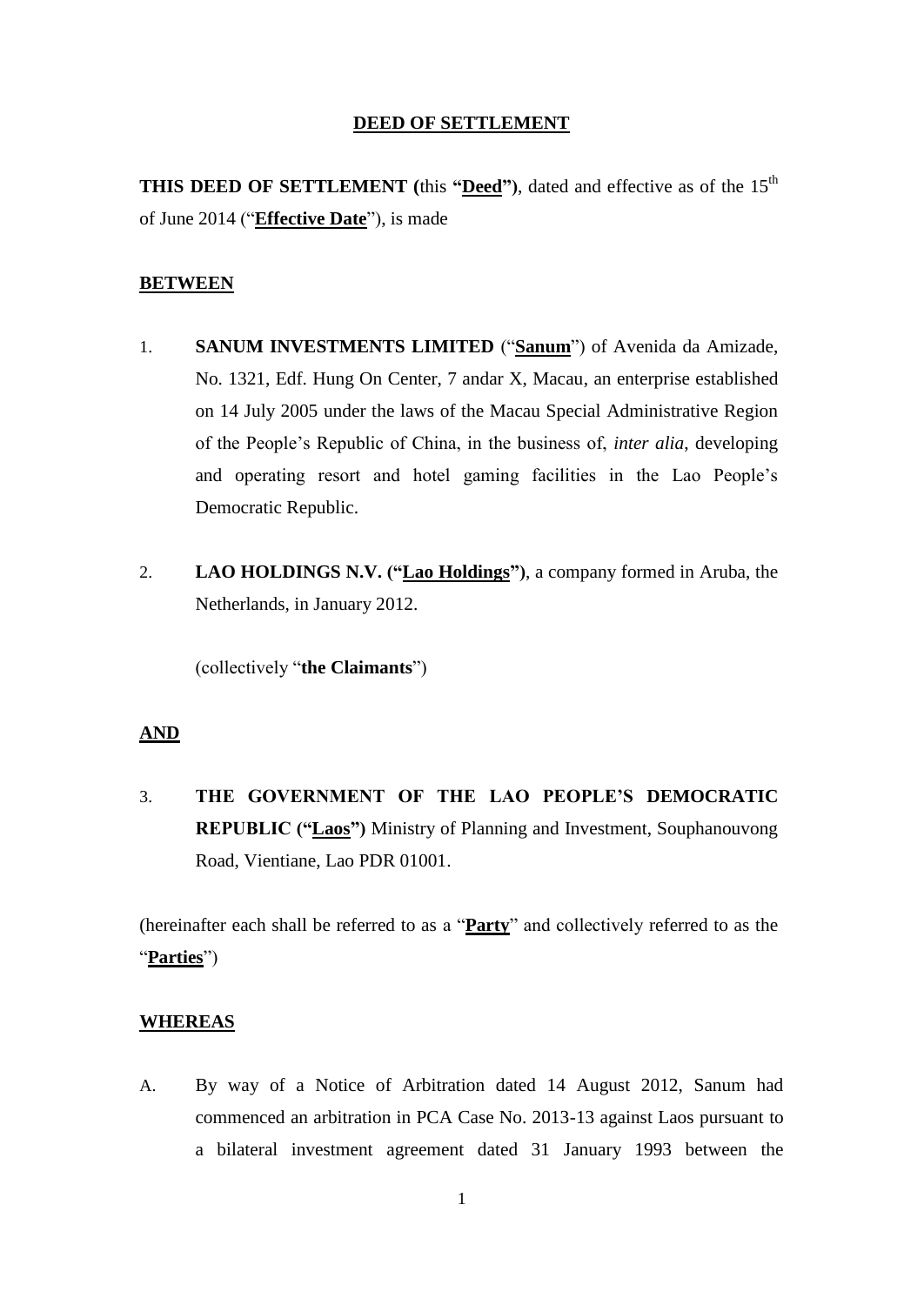Government of the People's Republic of China and Laos concerning the promotion and reciprocal protection of investments ("**the PRC BIT**"). Sanum subsequently filed an Amended Notice of Arbitration on 7 June 2013.

- B. By way of a Notice of Arbitration dated 14 August 2012, Lao Holdings had commenced an arbitration under the ICSID Additional Facility Rules, Case No. ARB(AF)/12/6 against Laos pursuant to a bilateral investment agreement dated 2005 between the Kingdom of the Netherlands and Laos ("**the Netherlands BIT**").
- C. Through this Deed, the Parties wish to withdraw any and all reliefs sought by either Party hereto against the other Party (or Parties) and any and all claims that either Party may have against the other Party (or Parties) in respect of the above-mentioned arbitrations.

## **IT IS AGREED AS FOLLOWS**:

- 1. On the terms and conditions stated herein in this Deed, the Parties hereby agree, without any admission as to liability whatsoever, to a full and final settlement in all and every respect of all and every claims, reliefs, liabilities, loss and/or damage of whatsoever nature against or by whosoever that each Party has or may have raised, pleaded, disclosed, referred to and/or relied on in relation to the matters pleaded in the arbitration in PCA Case No. 2013-13 and ICSID Additional Facility Rules Case No. ARB(AF)/12/6.
- 2. The Claimants shall notify the tribunals in respect of the arbitrations identifed in the preceding paragraph ("Tribunals") within 3 days of the Effective Date that Parties have agreed to a full and final settlement of the arbitration in PCA Case No. 2013-13 and the arbitration in ICSID Additional Facility Rules Case No. ARB(AF)/12/6.
- 3. Parties shall consent to and take all necessary steps to implement and/or request the Tribunals in the arbitrations in PCA Case No. 2013-13 and ICSID Additional Facility Rules Case No. ARB(AF)/12/6 to issue a Consent Award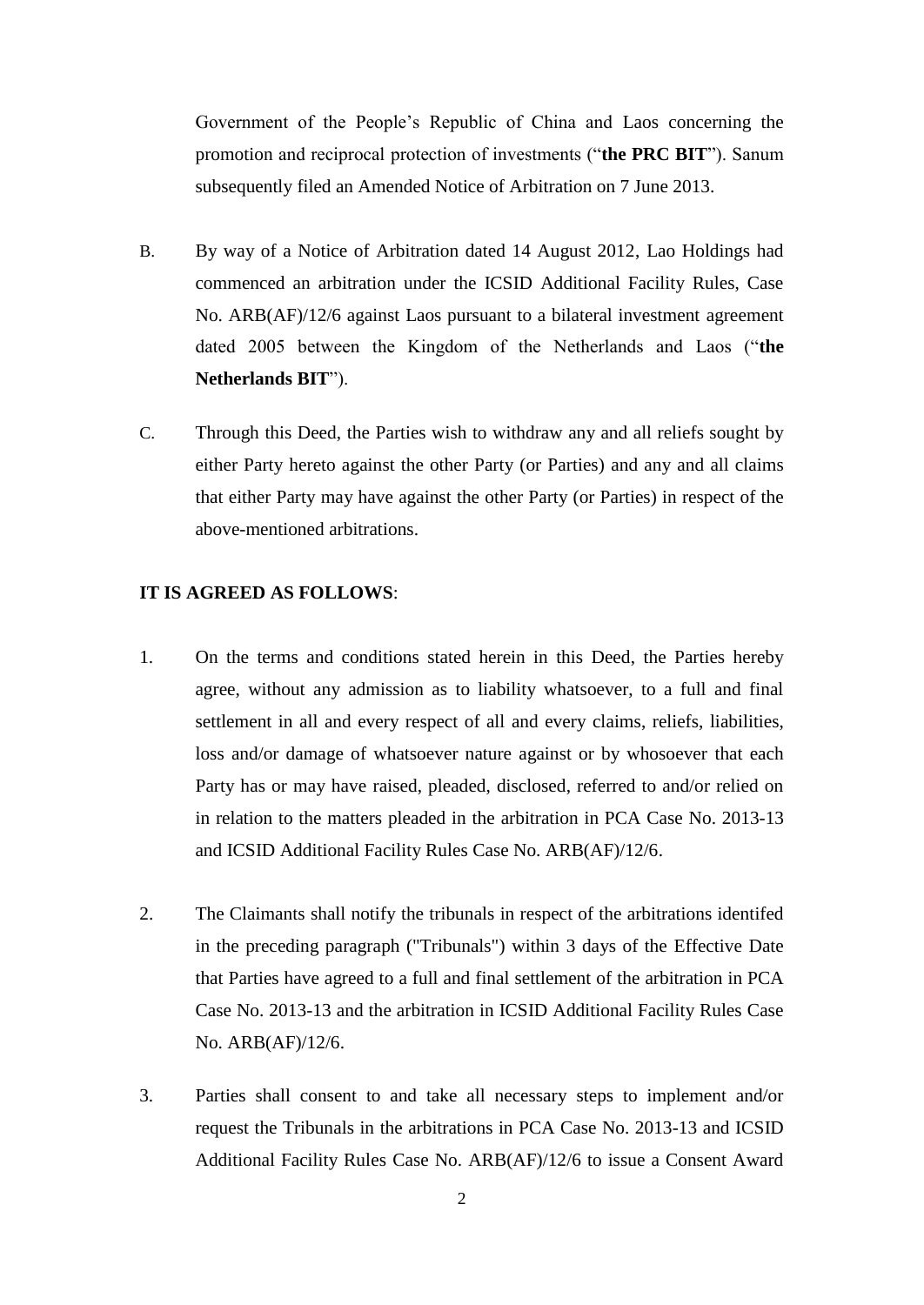in the forms set out in **Annex A** attached hereto.

4. In the event that the Tribunals or either of them does not agree to any such suspension of the respective arbitration proceedings, then the arbitration(s) shall be deemed for all purposes as completely and finally terminated.

## *Commercial Terms and Conditions*

- 5. Laos and the Claimants each confirm that the equity ownership of the Savan Vegas and Casino Co., Ltd. gaming project in Savannakhet Province is held 80% by the Claimants and 20% by Laos.
- 6. Laos shall treat the Project Development Agreement ("PDA") dated 10 August 2007 in respect of the Savan Vegas Casino, Lao Bao Slot Club (located at the Lao border at Lao Bao) and Savannakhet Ferry Terminal Slot Club (located at the Savannakhet / Mukdahan checkpoint) all in Savannakhet Province (collectively, the "Gaming Assets") and each of the licenses issued in respect of the Lao Bao Slot Club and the Savannakhet Ferry Terminal Slot Club, as being restated as of the Effective Date, with a term in each case of fifty (50) years as from the Effective Date.
- 7. Laos shall forgive and waive any and all taxes and related interest and penalties due and payable by the Claimants and the Gaming Assets up to 1 July 2014 in respect of the Gaming Assets, provided, however, that taxes shall be due and payable as from 1 July 2014 as provided in Section 8 below. The taxes covered herein are all taxes and fees including but not limited to those that are specifically indicated in Article 1 of the previously signed FTA attached as Annex D hereto.
- 8. Laos and the Claimants agree that a new flat tax ("FT") shall be promptly established in accordance with the procedure described in Section 9 below, and such FT shall be applied to the Gaming Assets with retroactive effect dating back to 1 July 2014. The FT shall apply throughout the fifty (50) year term of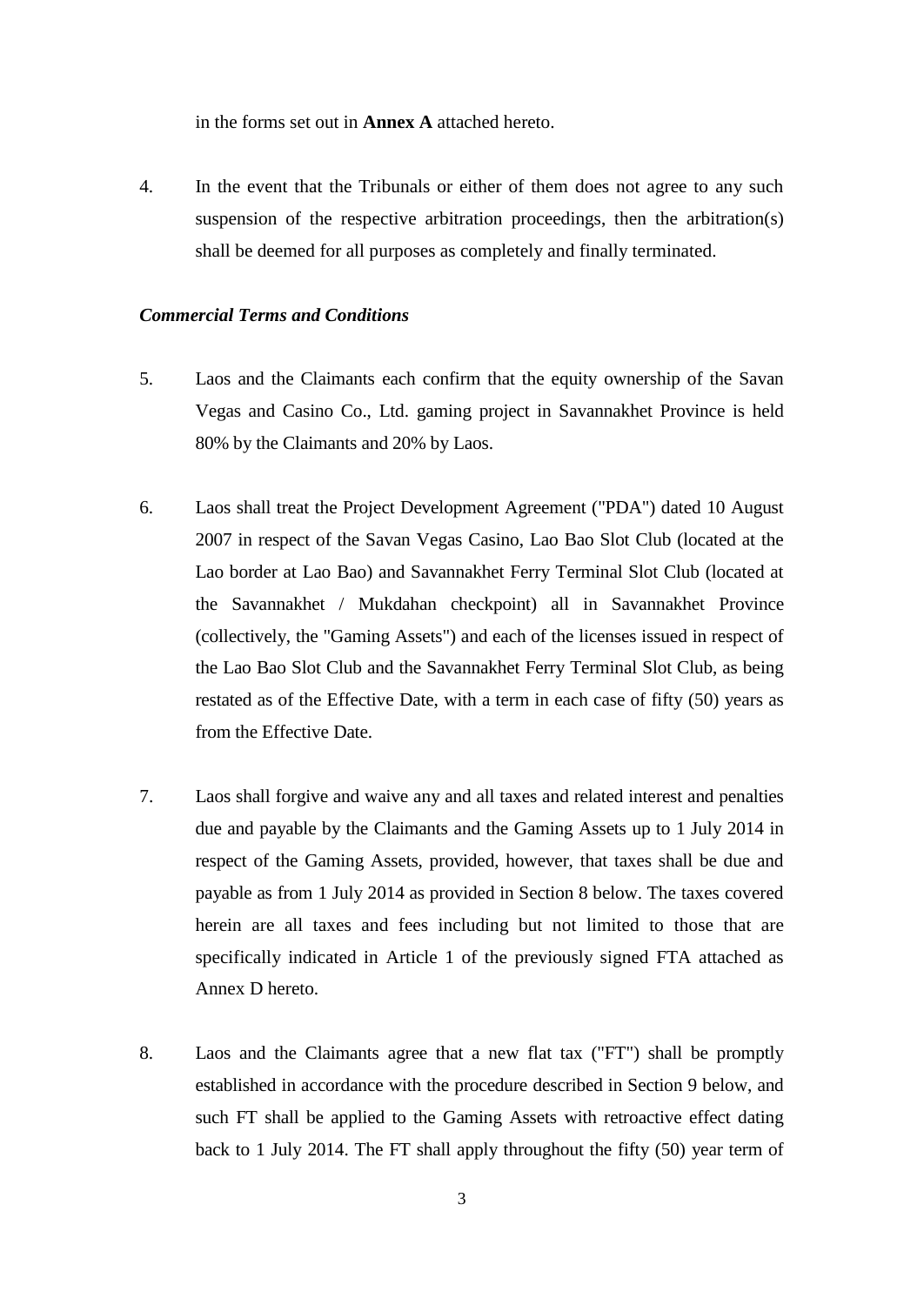the PDA. Such FT shall be escalated by five percent (5%) at the fifth (5th) anniversary of the Effective Date and by five percent (5%) on every five (5) year anniversary thereafter throughout the term.

- 9. Laos shall appoint RMC Gaming Management LLC ("RMC") not later than ten (10) days after the Effective Date, on the terms and conditions attached hereto as Annex E. If RMC does not accept the appointment within 4 days of the Effective Date, Laos shall appoint another agent to assist it in the matter as described in Annex E. Within ten (10) days of the Effective Date, the Claimants (collectively) shall nominate one person and Laos shall nominate one person (which may be an employee of RMC) to be members of a Flat Tax Committee (the "FT Committee"). Within ten (10) days after the Effective Date, the two persons nominated by the Claimants and Laos to the FT Committee shall nominate a mutually acceptable third FT Committee member. If the two FT Committee members fail to reach agreement on such third FT Committee member within such deadline, the third FT Committee member shall be appointed in the sole discretion of the President of the Macao Society of Registered Accountants. Within forty five (45) days of the Effective Date, the duly composed, three-member FT Committee shall determine a new fair and reasonable FT applicable to the Gaming Assets, taking into due consideration all relevant information submitted to the FT Committee by the Claimants and Laos.
- 10. Following the establishment of the FT as provided in Section 9 above, the Claimants shall take steps to establish and expeditiously carry out a sale of the Gaming Assets (the "Sale") in compliance with applicable Lao laws. The Claimants shall grant RMC access to all Sale related information and documents as stated in Annex E and shall keep RMC fully informed in regard to all matters related to the Sale. RMC shall have the right to share such Sale related information with Laos. RMC's point of contact in respect of such matters shall be Mr. Clay Crawford or his successor.
- 11. The Claimants shall have the right to continue to manage and operate the Gaming Assets in compliance with applicable laws through the completion of the Sale, subject to monitoring and oversight of RMC in accordance with the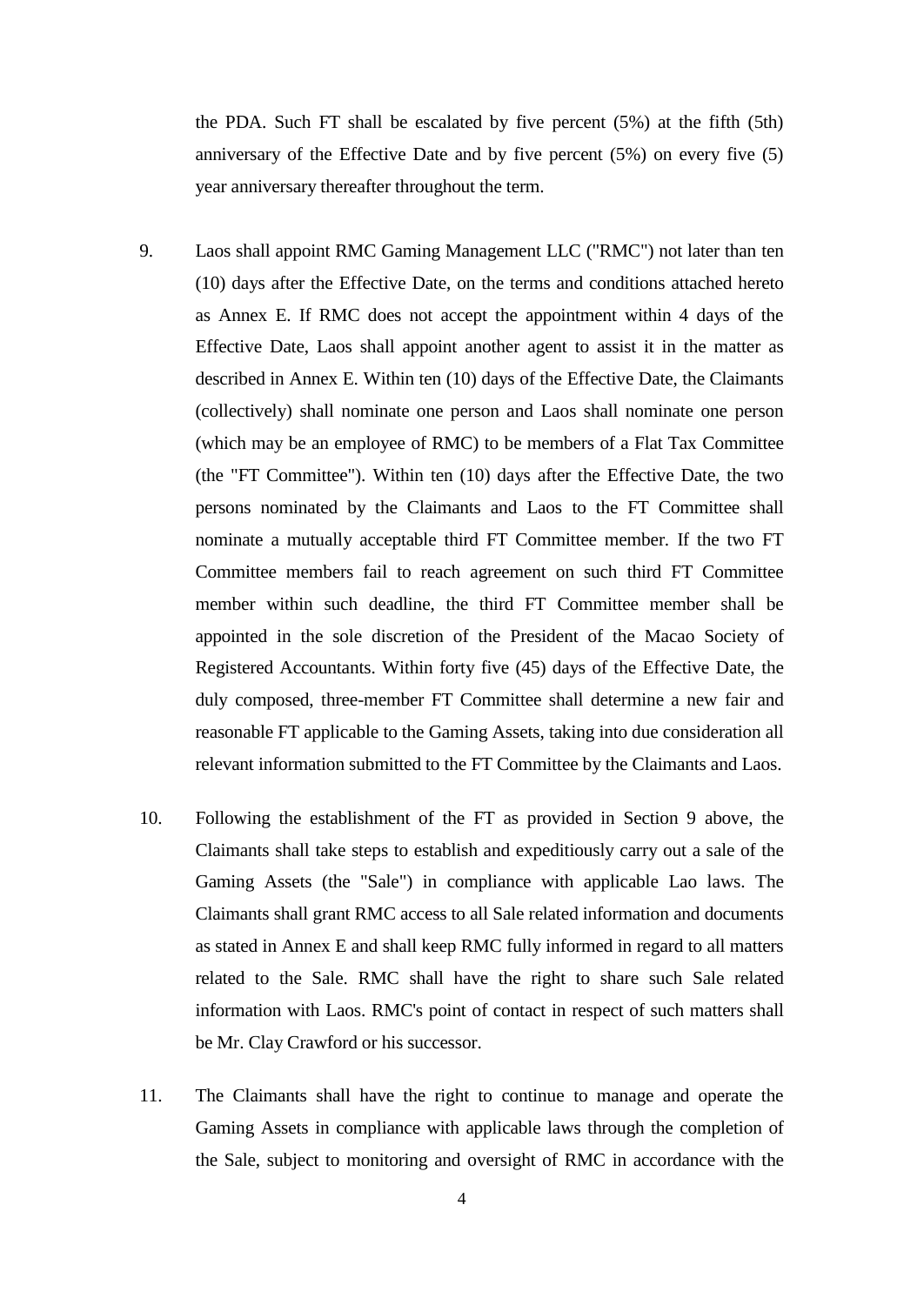provisions of Annex E, and provided, however, that such Sale shall be completed not later than ten (10) months after the Effective Date, and provided, further, that if prior to the end of such ten (10) month period the Claimants have signed an MOU with a proposed buyer to complete such Sale, then such ten (10) month period shall be extended by the term of the MOU but not more than an additional ninety (90) days within which to complete the Sale (the "Sale Deadline").

- 12. If the Sale Deadline is missed, the Claimants and Laos shall have the right to appoint RMC or any other qualified gaming operator to: (i) step in and manage and operate the Gaming Assets in place of the Claimants until the Sale is completed, and (ii) complete the Sale; provided that such gaming operator shall have a fiduciary duty to each the Claimants and Laos as interested parties in the Gaming Assets. If the Claimants and Laos have not agreed on who that operator shall be 30 days before the Sale Deadline, they shall submit the matter to the FT Committee for final decision such that the operator can take over by the Sale Deadline.
- 13. The Sale shall be completed on a basis that will maximize Sale proceeds to the Claimants and Laos, provided, however, that the winning bidder shall be either: (i) a recognized gaming company or junket operator duly licensed to operate a gaming casino, or (ii) any entity approved by the FT Committee as possessing the requisite degree of integrity, character and fitness to own, manage and operate the Gaming Assets in accordance with applicable Lao laws. The FT Committee shall respond within two (2) weeks of receipt from the Claimants of notice of a proposed purchaser as to whether such proposed purchaser meets the standards set forth herein.
- 14. The Claimants, and if relevant the FT Committee, shall take all necessary steps to reject any bidder if it is owned or controlled to any extent or degree by Mr. John K. Baldwin, Mr. Shawn A. Scott, Bridge Capital LLC (of Saipan), Lao Holdings NV (of Aruba), Sanum Investments Ltd. Holdings (of Macao SAR) or any related person of any of them. A "related person" for the purposes of this Section shall include any legally recognized relation including spouse,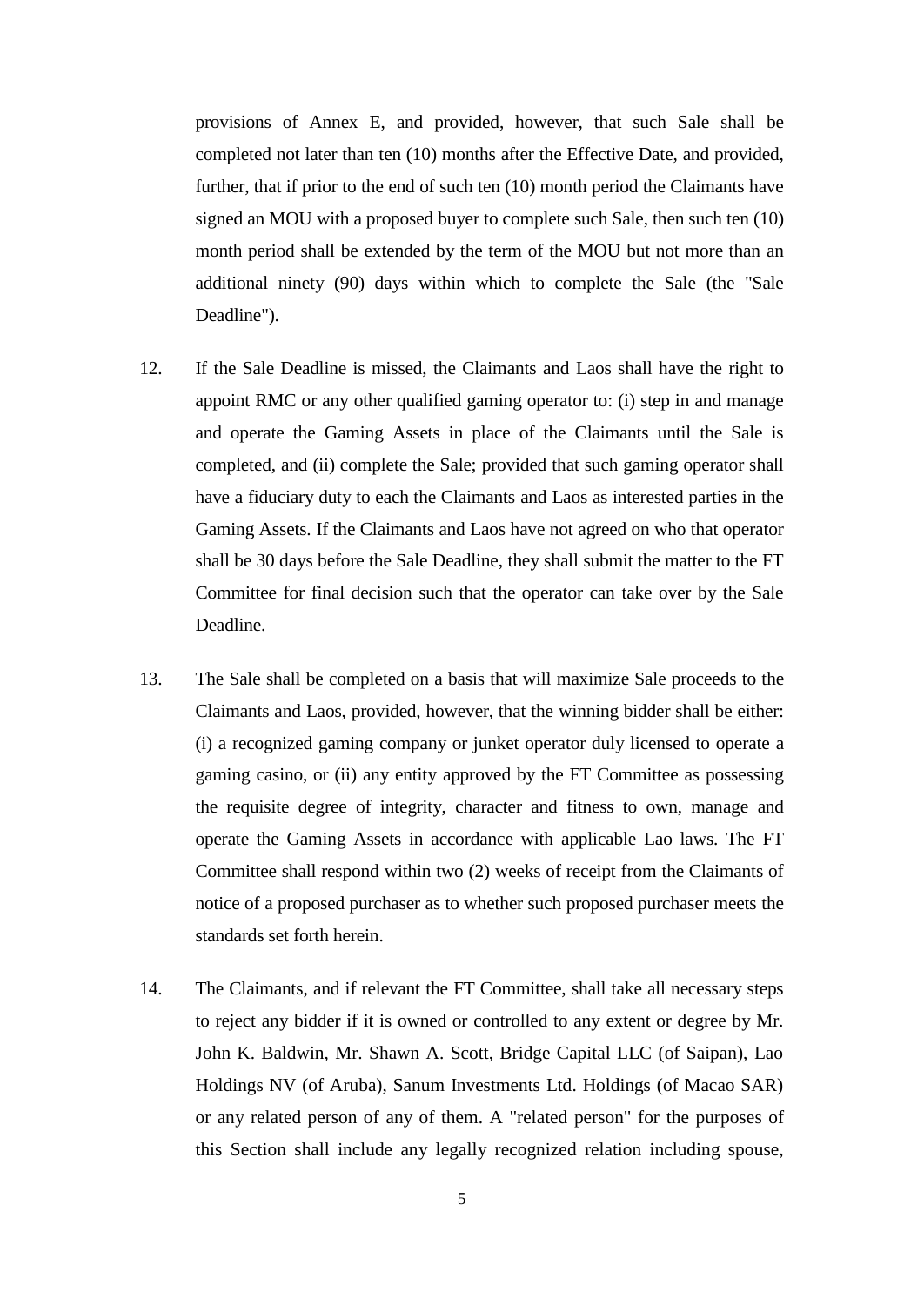child, parent or other relative, any shareholder, director, officer or employee of any of them or at or connected with the Gaming Assets or otherwise. Laos shall retain the right to terminate, without any liablity or compensation to any person, the PDA and all rights of any buyer of the Gaming Assets found to be non-compliant with this ownership restriction.

- 15. All Sale proceeds shall be received directly from the buyer into an escrow account at TMF Trustees Singapore Limited in Singapore under instructions to be jointly issued by the Claimants and Laos. No moneys shall be withdrawn from such escrow account except in compliance with this document. The Claimants and Savan Vegas (in the case of an assets sale rather than corporate sale) shall have no liability to pay any withholding or capital gains taxes in respect of the Sale.
- 16. Laos shall be entitled to receive twenty percent (20%) of the purchase price paid for the Gaming Assets. The Claimants shall be entitled to receive an amount equivalent to: (i) eighty percent (80%) of the purchase price paid for the Gaming Assets, less (ii) any amounts paid in respect of termination or claims of Mr. Richard Pipes and Mr. Hoolae Paoa, and less (iii) any and all costs associated with the Sale (other than any costs not ordinarily imposed by Laos in connection with such transactions in the Lao PDR); and provided in any event that no amount of Sale proceeds shall be distributed or otherwise paid to the Claimants until Laos has received its payment of Sale proceeds in full. The Claimants shall bear all costs of the Sale. Laos and the Claimants each agree to take all necessary steps to permit, expedite and facilitate the Sale.
- 17. All funds currently held in the Singapore escrow account with TMF Trustees Singapore Limited shall be released by a Joint Escrow Notice and paid in full to Laos not later than five (5) days after the Effective Date. The Claimants and Laos are to issue the Joint Escrow Notice in the form attached at Annex F. Payment details to Laos are as follows:

Account No.: 0000010000100101 Beneficiary: National Treasury, Ministry of Finance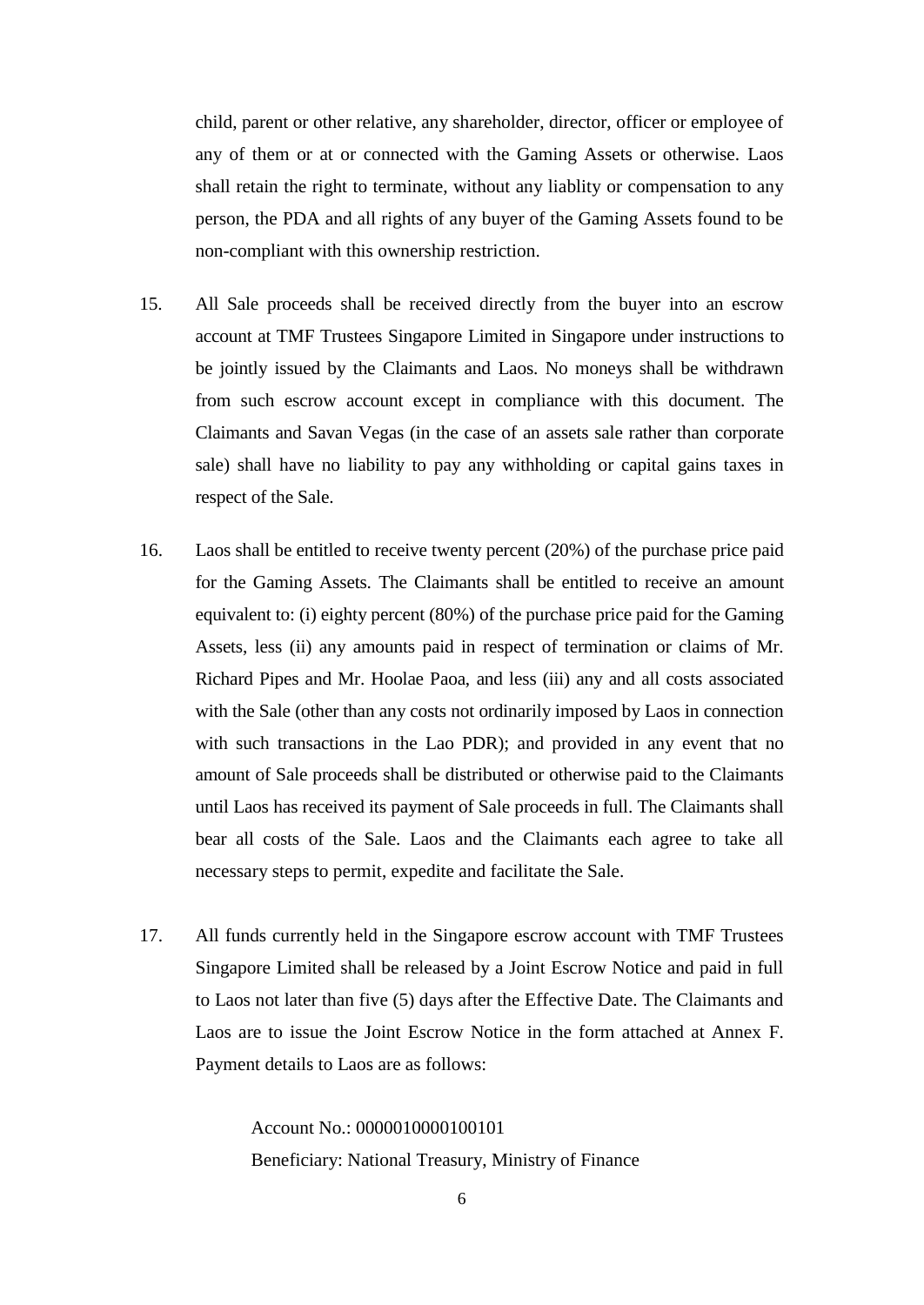## Address: The Bank of Lao PDR, Yonnet Road, P.O. Box 19, Vientiane Lao PDR. SWIFT: LPDRLALAXXX

- 18. Any refunds on advances that may be due or payable from or by ICSID or the Permanent Court of Arbitration ("PCA") in regard to the subject matter hereof shall be made in equal amounts to Laos and to the Claimants (collectively). The Claimants and Laos shall execute all required documents to instruct ICSID and PCA to carry out this provision.
- 19. Mr. Clay Crawford, currently serving as CFO in respect of the Gaming Assets and related business operations, shall be retained in that position, if he so chooses, through the completion of the Sale. Other Claimants' management personnel, Mr. Richard Pipes and Mr. Hoolae Paoa, shall discontinue their employment and involvement, on any basis, with the Gaming Assets and at the Savan Vegas operations with full and immediate effect as from the Effective Date.
- 20. The Claimants shall be solely responsible to bear any and all severance and other costs associated with the termination of employment of Mr. Richard Pipes and Mr. Hoolae Paoa and shall pay any severance and termination amounts. In no event shall such payments be treated as an expense of the gaming operations or affect or reduce the amount of Sale proceeds to which Laos is entitled.
- 21. The Claimants shall have the right to export from the Lao PDR unused slot machines currently held in storage at the Lao PDR without the obligation to pay any taxes or duties thereon, provided, however, that such slot machines are accepted by the Claimants "as is" in their current condition, and Laos shall have no responsibility for any damage or defect in such machines.
- 22. Subject to the Claimants' payment of US Dollars 500,000 to Laos, the Parties will negotiate in good faith and conclude a land concession and project development agreement with respect to the 90 hectares of land at Thakhet identified in the MOU signed on 20 October 2010 between Savan Vegas and Governor Khambhay Damlath of Khammouane Province, Lao PDR, on the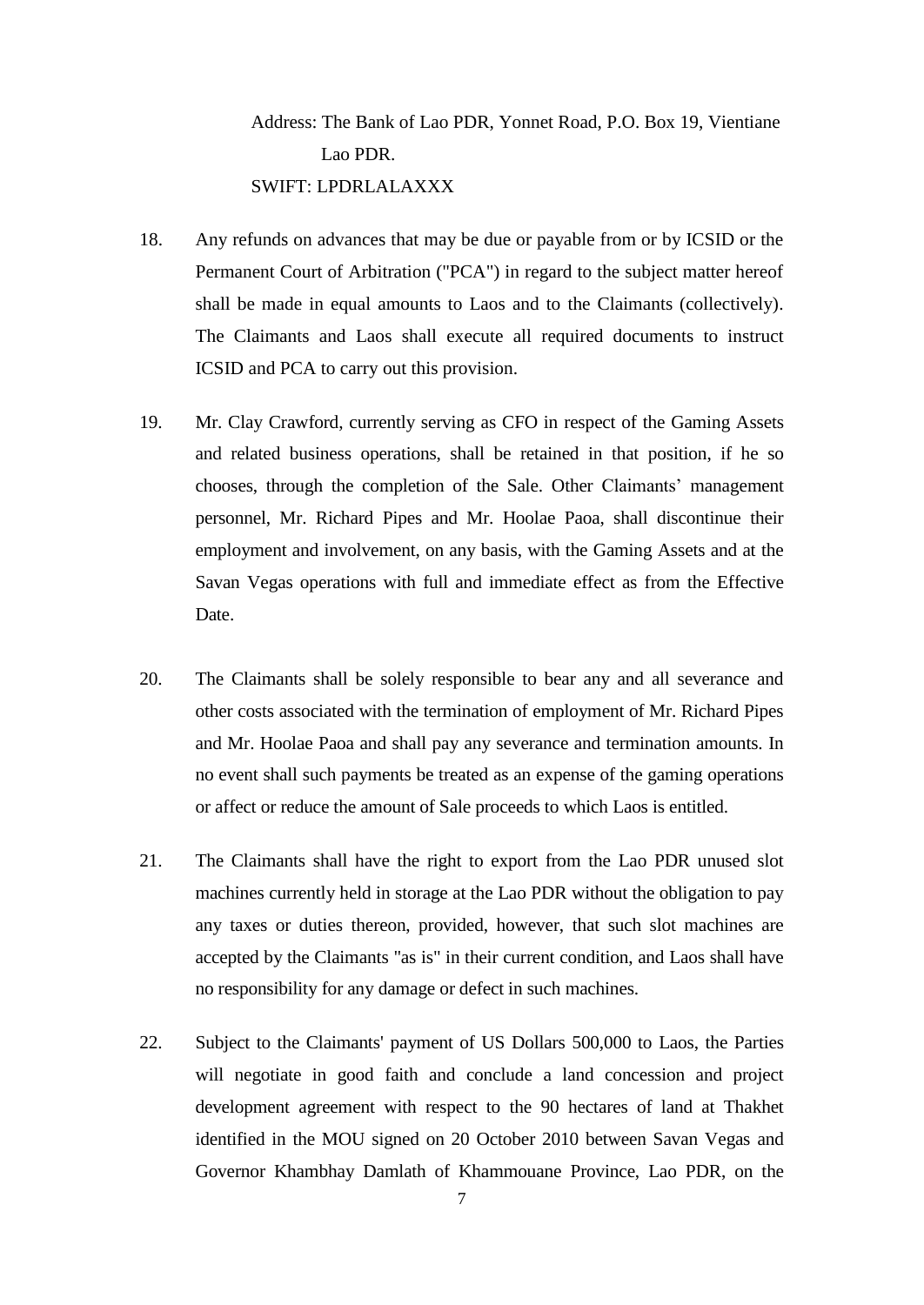basis that no gaming activities whatsoever will be allowed at or in connection with that 90 hectare site. The Claimants acknowledge and agree that: (i) there shall be no gaming license, sublicense or other grant of gaming rights issued by Laos at any time in respect of such 90 hectares site; (ii) any development of, at or pertaining to such 90 hectare site shall be in the form of commercial, nongaming activities only; and (iii) the Claimants shall have no right to claim or receive any compensation from Laos in regard to the prohibition of gaming activities at such 90 hectares site. Fees and charges, if any, imposed in connection with the project at the 90 hectare site shall be commensurate with those charged in connection with any similar site or project in the Thakek Free Enterprise Zone.

- 23. Laos shall discontinue the current criminal investigations against Sanum / Savan Vegas and its management or other personnel and shall not reinstate such investigations provided that the terms and conditions agreed herein are duly and fully implemented by the Claimants.
- 24. The Claimants or a new owner shall have the right to submit to Laos a proposal to encompass the Site A golf club and associated facilities at Savannakhet. Laos shall consider such proposal in good faith, and may accept, reject, or propose adjustments to such proposal in its sole discretion.
- 25. The Claimants or a new owner of the Gaming Assets (the "SV Owner" as the case may be) shall have the right to make the necessary investment (free of all cost to Laos) to extend the existing runway at Savannakhet Airport sufficiently to accommodate planes up to Boeing 737 size, provided that: (i) Laos has not built a new airport at Savannakhet; (ii) any such extended runway and associated activities shall be completed in accordance with all applicable ICAO standards and regulations; (iii) if the SV Owner completes such runway extension, Laos shall waive landing fees on charter flights serving passengers using the Gaming Assets using such extended runway for the extended term of the PDA, but if the SV Owner does not carry out such runway extension, Laos shall have the right to impose landing fees on such charter flights in its discretion; and (iv) the SV Owner shall not gain any additional rights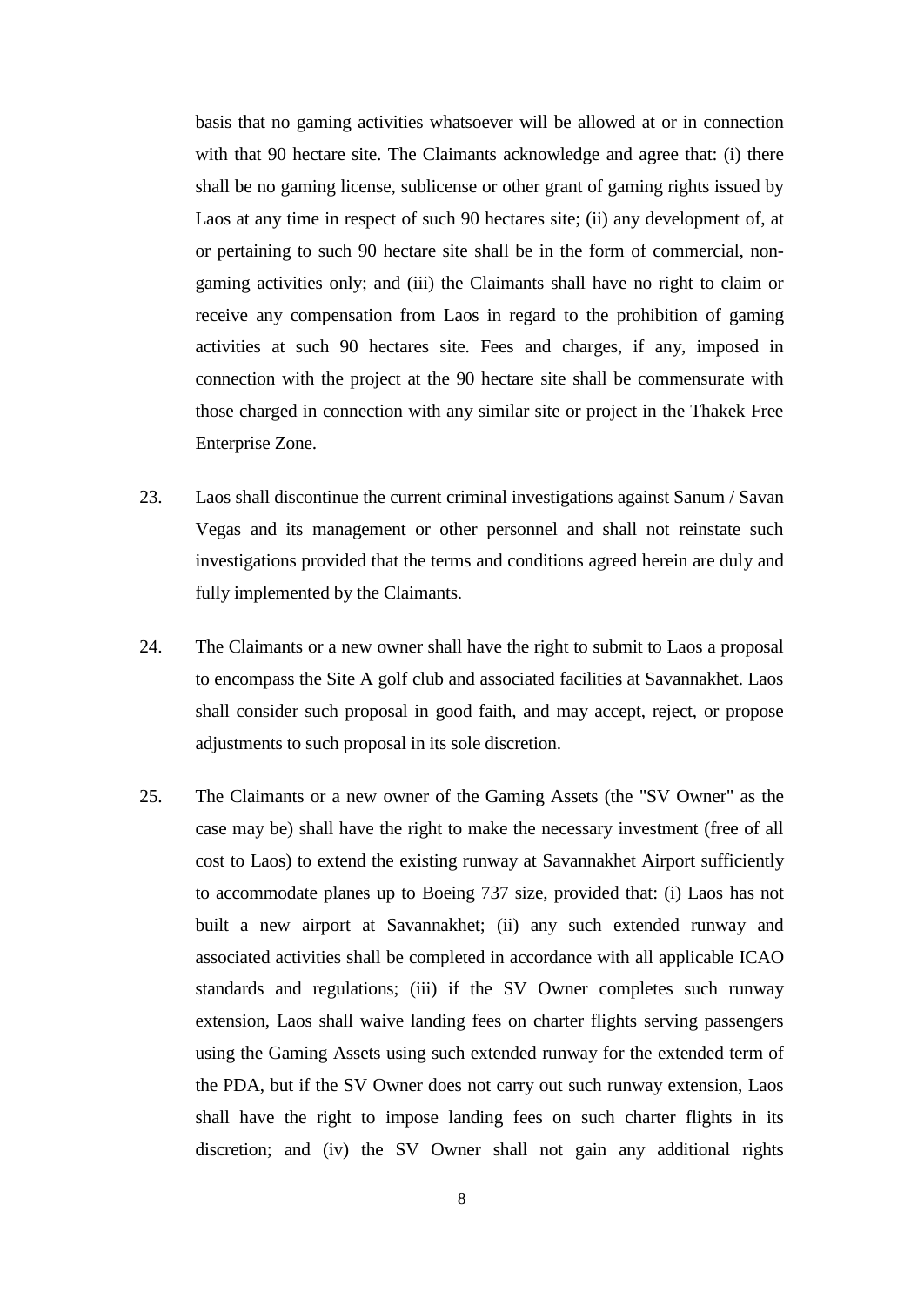whatsoever (beyond those to which it is already entitled) in respect of such airport or runway except for the waiver of landing fees on such charter flights in the event that the SV Owner completes such runway extension. Prior to commencing any runway expansion work, the SV Owner shall demonstrate to Laos' reasonable satisfaction that funding arrangements are in place for such work sufficient to ensure that such work will be carried through to completion without interruption or delay. If the SV Owner has completed the runway extension and is therefore entitled to the waiver of landing fees for charter flights at that airport, and at any later date Laos closes that airport, the Claimants shall be entitled to a similar waiver of landing fees for charter flights using any substitute airport for so long as the airport where such extension was made remains closed.

- 26. The Claimants (and their successors, assigns, agents and representatives) hereby irrevocably and unconditionally waive and release all personnel listed in Annex G (each a "Former Employee") from any and all claims, whether currently known or unknown, arising out of or relating to any Former Employee's cooperation with the Respondent in this matter (a "Covered Claim"). The Claimants further agree to indemnify and hold harmless each Former Employee against any claim, damage, loss, expense, or liability (including attorney's fees and litigation expenses, whether incurred by or assessed against such Former Employee) arising out of or relating to any Covered Claim, whether asserted by the Claimants, by any person or entity affiliated with the Claimants, or by any other person or entity. Each Former Employee shall be entitled to enforce this provision as a third-party beneficiary thereof.
- 27. The Claimants hereby wholly waive and release any and all claims whatsoever against Laos and all officials thereof and advisors, counsels and experts thereto related, and to forego the lodging of any dispute or claim against any of them, and shall ensure that each of the following persons - the direct and indirect shareholders, personnel, affiliates, subsidiaries and managers of the Claimants, John Baldwin and Shawn Scott - shall also wholly waive and release any and all claims whatsoever against Laos and all officials thereof and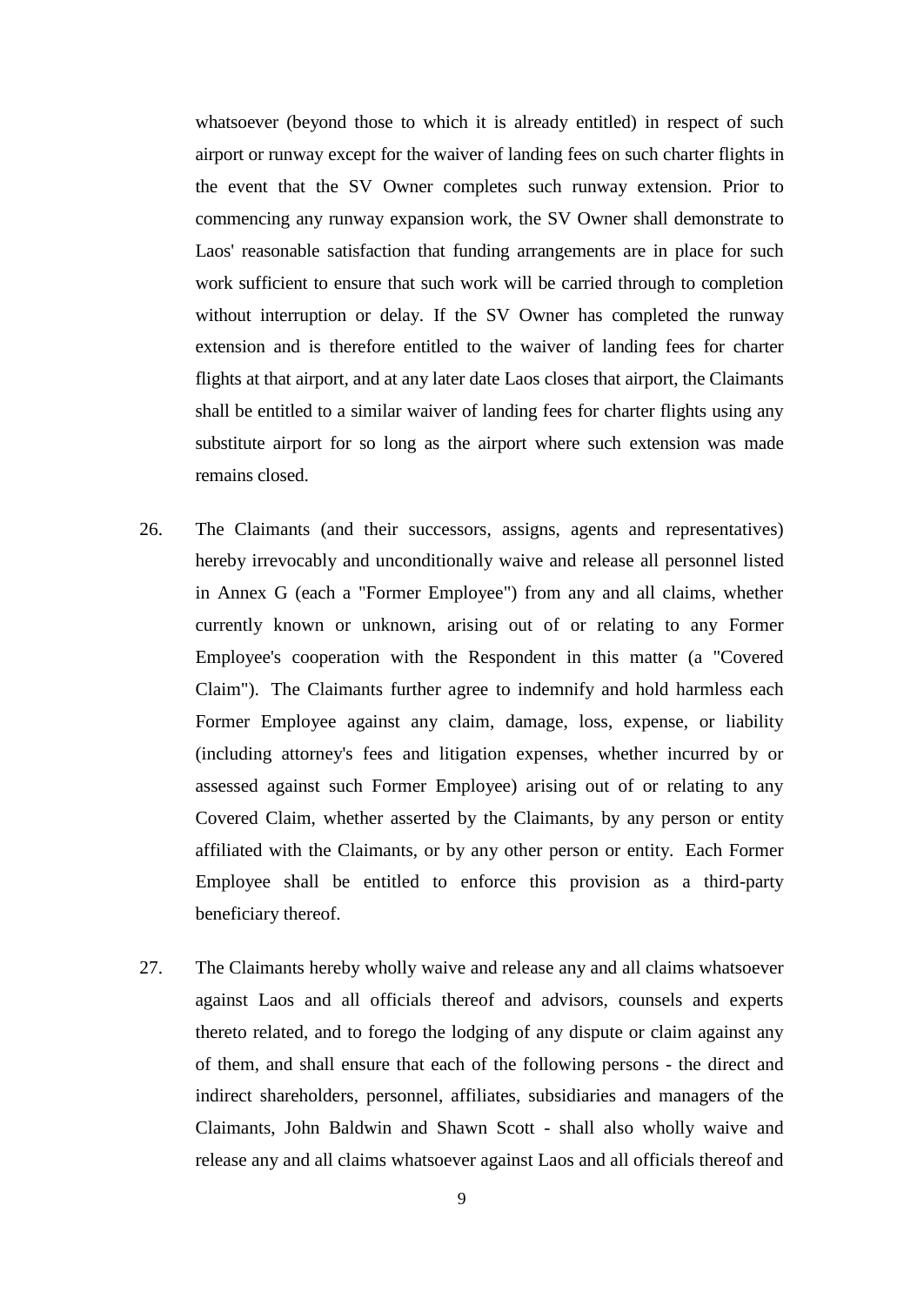advisors, counsels and experts thereto related and forego the lodging of any dispute or claim against any of them. The Claimants shall fully indemnify Laos and all officials thereof and advisors, counsels and experts thereto in the event that any direct and indirect shareholders, personnel, affiliates, subsidiaries and managers of the Claimants, John Baldwin and Shawn Scott shall fail to provide such waiver and release. Laos hereby waives and releases any and all claims with respect to the matters addressed in the arbitrations against the Claimants, shareholders, officers and directors and the Gaming Assets companies. Notwithstanding the above, if the arbitrations suspended hereby, or either of them is or are revived or re-instated to any extent by either Party, then the releases and waivers provided herein shall be null and void and any and all claims previously made and facts asserted in the arbitration(s) are not waived and no liability of either Party thereunder is waived or released.

- 28. Each of the Claimants and Laos shall indemnify and keep the other Party hereto indemnified on demand and shall defend and, hold the other Party hereto harmless from and against all liabilities, loss, damages, expenses and claims of any nature whatsoever by any person for any and all losses or damages arising out of or in any way connected with the indemnifying Party's breach hereof and any negligent or willful act or omission of the indemnifying Party hereunder.
- 29. Laos hereby confirms to the Claimants that Mr. Ket Kiettisak has full authority as Vice Minister of Justice and an offical of the Sanum Oversight Committee to sign this agreement and related agreements and documents referenced herein and to bind Laos as contemplated herein.
- 30. Each of the Claimants and Laos shall take all necessary steps to ensure the effective implementation of their respective obligations hereunder, including that Laos shall grant any necessary approvals in regard to the Sale, whether it is an asset sale or corporate sale.
- 31. Upon Laos' compliance with Sections 5 to 30 above, the Parties shall inform the Tribunals in writing of such full compliance and take all necessary steps to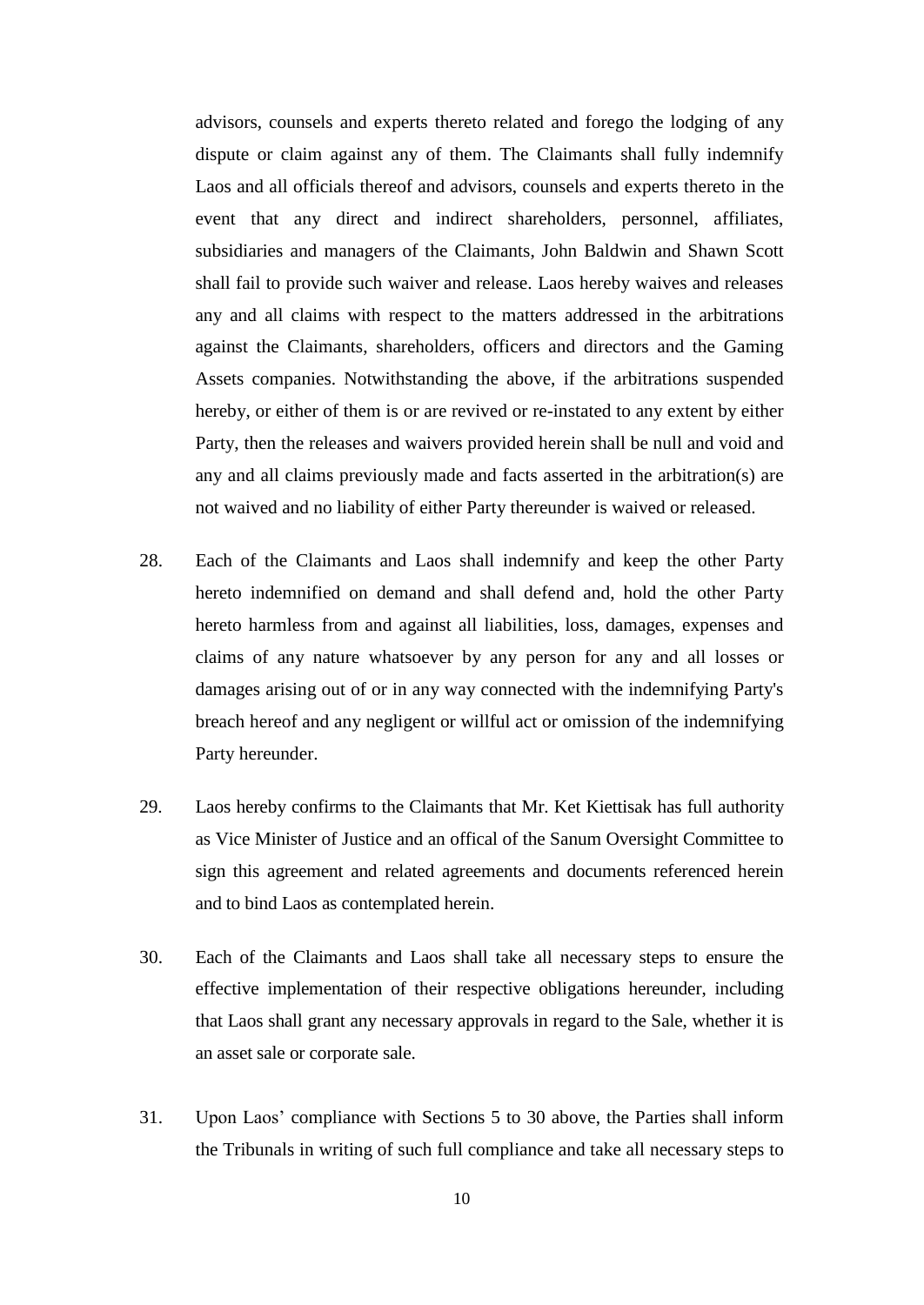cause the Tribunals to issue an Order by consent in the terms of Annex B attached hereto which shall terminate the arbitration(s). In that event, no party shall seek an award of costs in the Arbitration Proceedings. Any outstanding or additional costs incurred to date in respect of the Arbitration Proceedings are to be shared equally between the Parties. Each party shall respectively be responsible for his or its own legal costs incurred towards the conduct of the said proceedings and the negotiation of the present Deed.

- 32. The Claimants shall only be permitted to revive the arbitration in the event that Laos is in material breach of Sections 5–8, 15, 21- 23, 25, 27 or 28 above and only after reasonable written notice is given to Laos by the Claimants of such breach and such breach is not remedied within 45 days after receipt of notice of such breach. The Sale Deadline and any other relevant time periods herein shall be extended by the length of time required to cure such breach. In the event that there is a dispute as to whether or not Laos is in material breach of Sections 5–8, 15, 21- 23, 25, 27 or 28 above, the Tribunals shall determine whether or not there has been such a material breach and shall only revive the arbitration if they conclude that there has been such a material breach.
- 33. In the event that the arbitration is revived pursuant to clause 32 above: (i) the depositions of Mr. Benson Ko, Mr. Jerry Rhoads (which Claimants shall take on 20 June 2014 between 10:00 a.m. and 1:00 p.m.) and the depositions of Mr. Gerard Yingling and Mr. Bouker Nonthavath (which Claimants shall take on 21 June 2014 between 10:00 a.m. and 1:00 p.m.) shall be fixed and these witnesses shall not be subject to any further notice, questioning or crossexamination by or on behalf of the Claimants; (ii) the Claimants shall consent to the admission into evidence of the witness statements of Laos listed in Annex C, provided that such witnesses (other than the four individuals referred to in (i) above) shall, if necessary, be available to appear before the Tribunal for cross-examination or questioning, and Laos consents to the admission of witness statements that have been submitted by the Claimants, subject to the right of Laos to cross-examine all such witnesses except for Mr. Richard Pipes, whose cross-examination Laos explicitly waives. The Claimants shall pay all costs and expenses of the court reporter used for such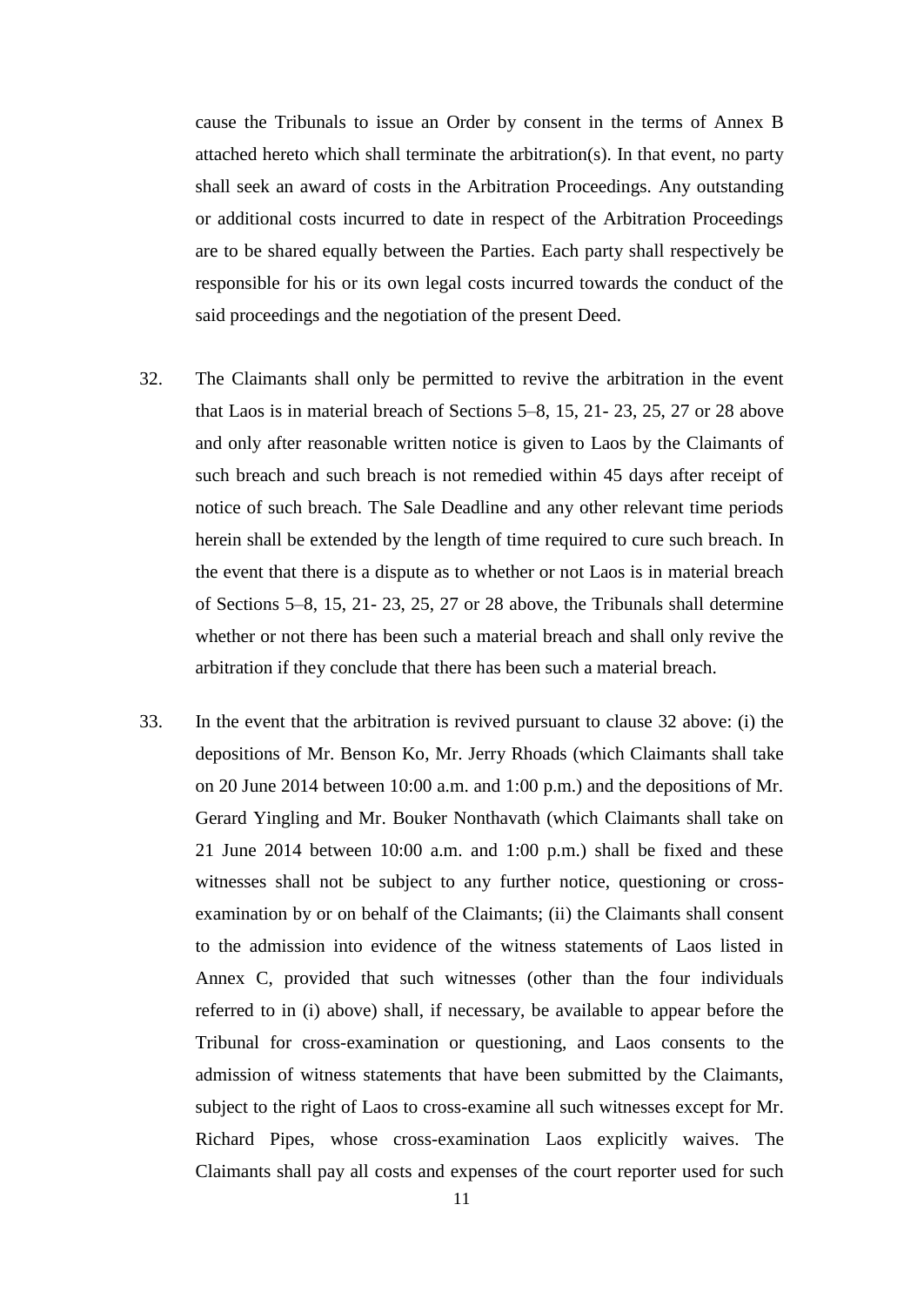depositions.

- 34. In the event that the arbitration is revived pursuant to clause 32 above, neither the Claimants nor Laos shall not be permitted to add any new claims or evidence to the arbitration nor seek any additional reliefs not already sought in the proceedings.
- 35. In the event that the Claimants fail to comply with their obligations under this Deed, Laos shall be entitled to commence a fresh arbitration to enforce the terms of this Deed. Such arbitration shall be conducted in Singapore in accordance with the Arbitration Rules of the Singapore International Arbitration Centre for the time being in force. The seat of the arbitration shall be Singapore. The Tribunal shall consist of three arbitrators. Each Party shall nominate one arbitrator and the two nominated arbitrators shall nominate the presiding arbitrator. In the event that the two nominated arbitrators are unable to agree on a presiding arbitrator, the presiding arbitrator shall be appointed by the President of the SIAC Court of Arbitration. The language of the arbitration shall be English.

#### *Severability*

36. If any provision of this Deed is held to be illegal, invalid and/or unenforceable, and if the rights or obligations of any Party hereto under this Deed will not be materially and adversely affected thereby, (a) said provision will be fully severable; (b) this Deed will be construed and enforced as if said provision had never comprised a part hereof; (c) the remaining provisions of this Deed will remain in full force and effect and will not be affected by said provision or by its severance herefrom; and (d) in lieu of said provision, there will be added automatically as part of this Deed a legal, valid and enforceable provision as similar in terms to said provision as may be possible.

#### *Contra Proferentum does not apply*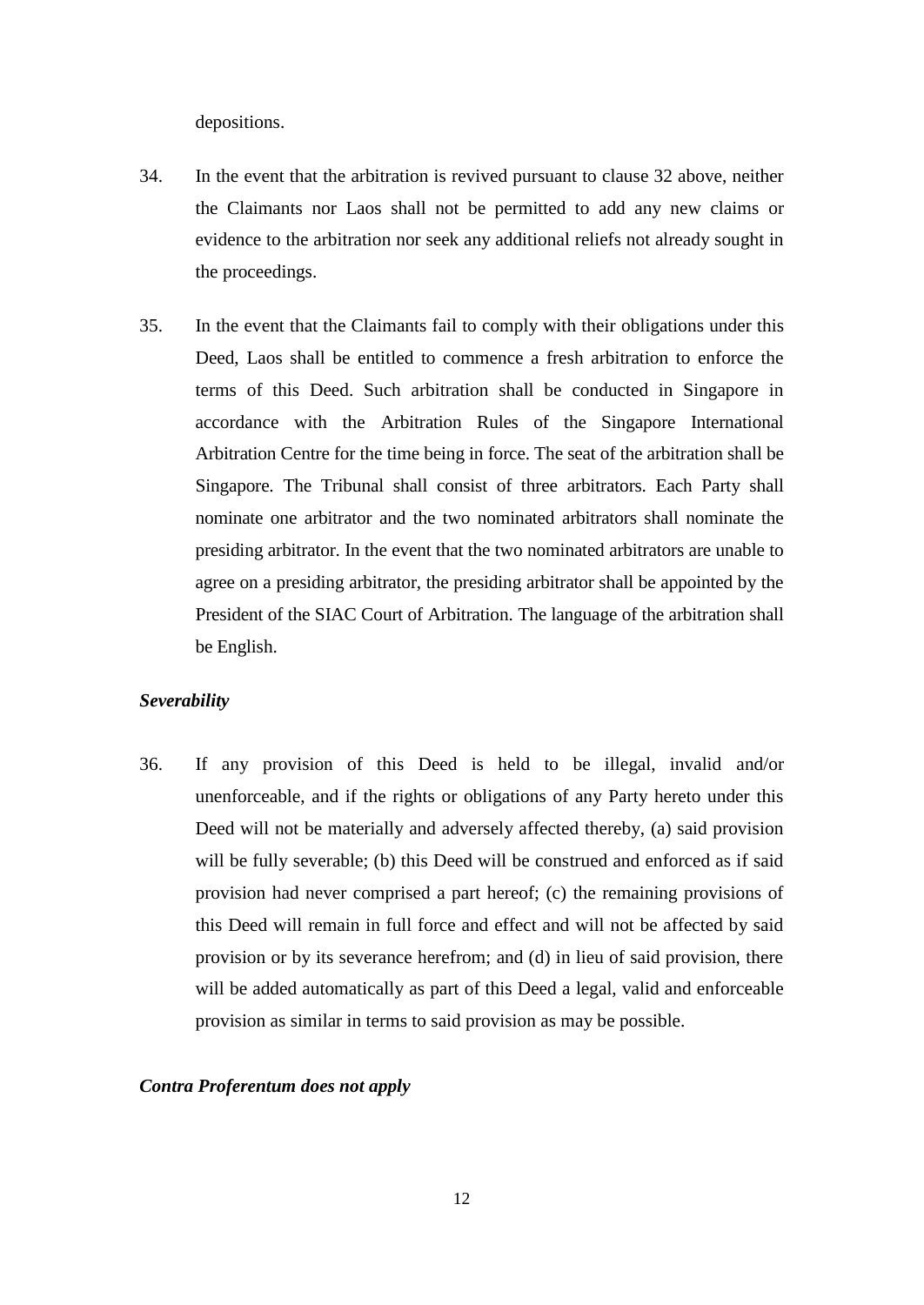37. This Deed shall be construed as a whole according to its fair meaning and none of the Parties (nor the Parties' respective attorneys) shall be deemed to be the draftsman of this Deed in any action which may hereafter arise between the Parties.

#### *Good faith*

38. The Parties agree to act in good faith in relation to the performance of each Party's obligations under this Deed and not to make any false statements against each other.

#### *Notices*

- 39. Unless otherwise provided in this Deed, all notices, requests, demands and other communications required or permitted to be given hereunder shall be in writing and shall be deemed to have been duly given and received (i) immediately if delivered by personal delivery, or (ii) the next business day if delivered by an internationally recognized overnight air courier service.
- 40. A copy of all notices, requests, demands and other communications to the Claimants shall also be sent by facsimile or email to

John K. Baldwin PMB 29, Box 10001 Saipan, MP 96950 USA Telephone: +1 670 483 8300; +1 670 322 2222 ext 301 Fax: +1 670 322 2323

and

Christopher K. Tahbaz, Esq. Debevoise & Plimpton LLP 21/F AIA Central 1 Connaught Road Central Hong Kong Telephone: +852 2160 9800 Fax: +852 2810 9828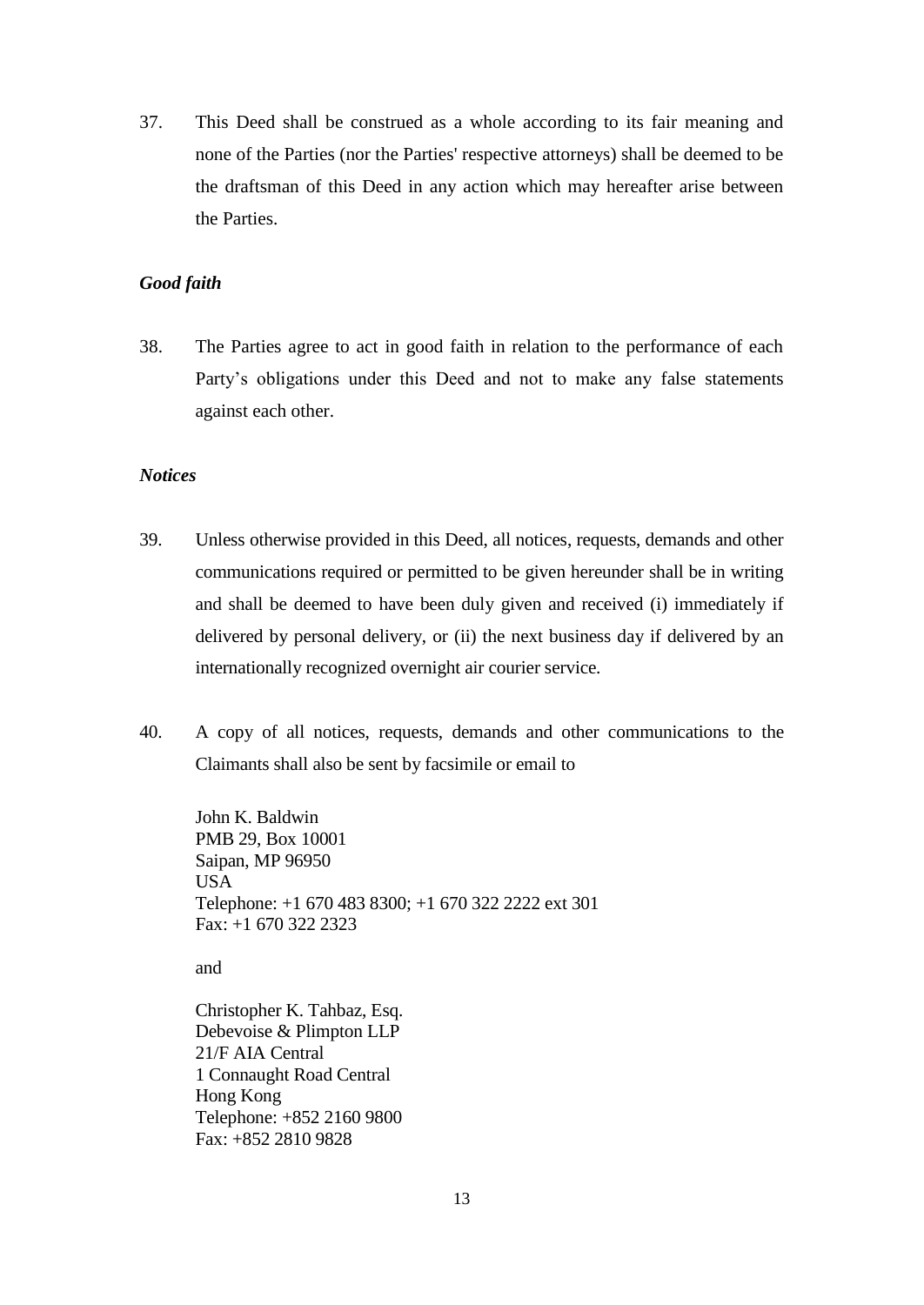41. A copy of all notices, requests, demands and other communications to Laos

shall also be sent by facsimile or email to:

Ministry of Planning and Investment Souphanouvong Road Vientiane Lao PDR 01001 Attention: The Minister of Planning and Investment Fax No.: +856 21 215491

and

Werner Tsu, Esq. c/o LS Horizon (Lao) Limited Unit  $4/1.1$ ,  $4<sup>th</sup>$  Floor, Simuong Commercial Centre, Fa Ngum Road, Phiavat Village, Sisatanak District, Vientiane, Lao PDR Telephone: +65 9625 4400 Fax: +856 2121 7590

#### *Governing Law*

42. This Deed shall be governed by and construed solely in accordance with the laws of New York. Any dispute arising out of or in connection with this Deed, including any question regarding its existence, validity or termination, shall be referred to and finally resolved by arbitration in Singapore in accordance with the Arbitration Rules of the Singapore International Arbitration Centre for the time being in force, including its emergency arbitration rules. The seat of the arbitration shall be Singapore. The Tribunal shall consist of three arbitrators. Each Party shall nominate one arbitrator and the two nominated arbitrators shall nominate the presiding arbitrator. In the event that the two nominated arbitrators are unable to agree on a presiding arbitrator, the presiding arbitrator shall be appointed by the President of the SIAC Court of Arbitration. The language of the arbitration shall be English.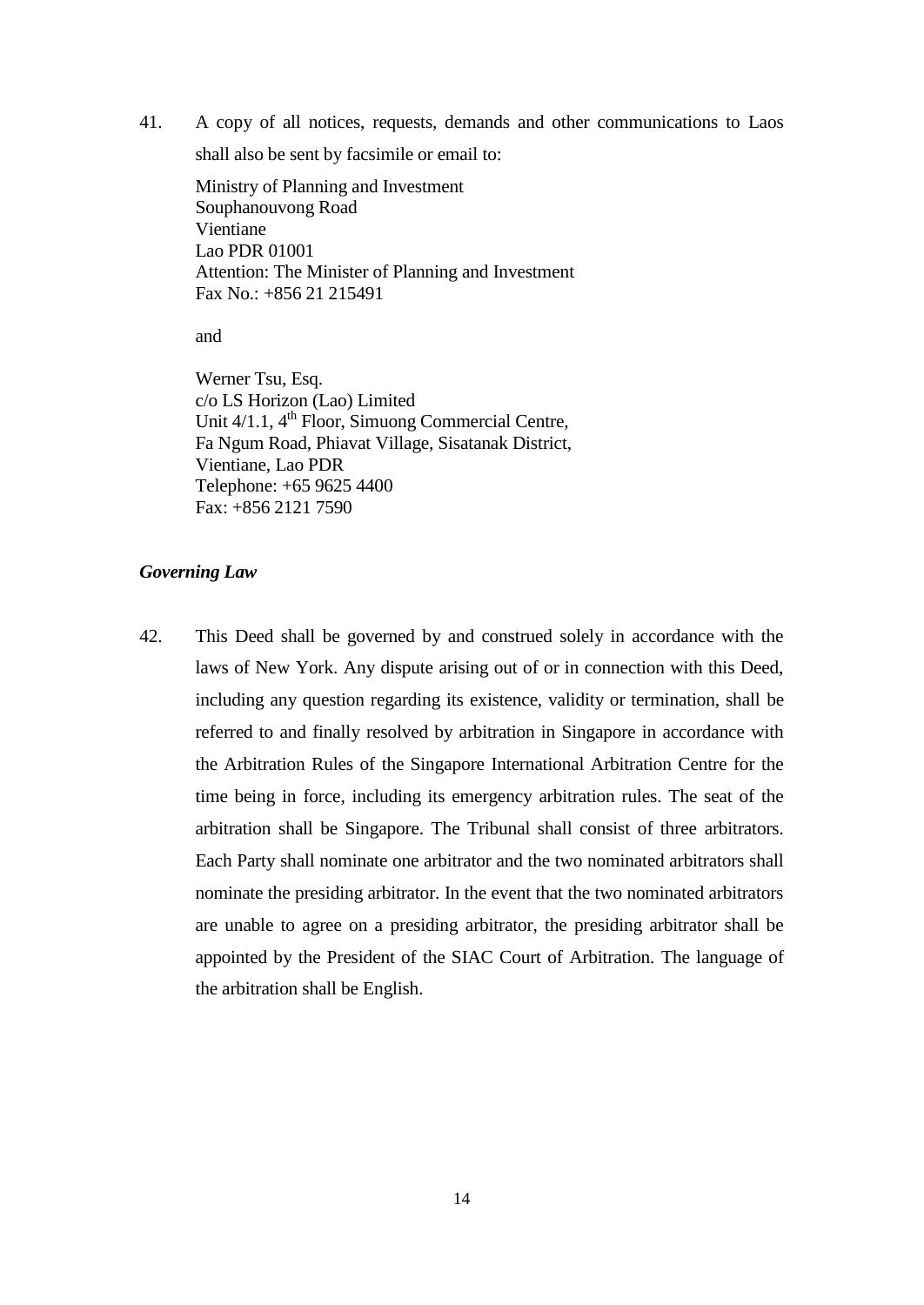#### *No admission*

43. This Deed is given and accepted for the purpose of compromising disputed claims and avoiding the further incurrence of expense, inconvenience, and uncertainty of arbitration and any form of litigation. Nothing contained in this Deed, nor any consideration given pursuant to it, shall constitute, be deemed by, or be treated by any Party for any purpose as an admission of any wrongful act, position, omission, liability, or damages.

#### *Entire Agreement*

44. This Deed embodies the entire agreement between the Parties relating to the subject matter herein, whether written or oral, and there are no other representations, warranties or agreements between the Parties not contained or referenced in this Deed. This Deed may be amended, supplemented or modified only by a written instrument duly executed by or on behalf of every Party hereto which specifically refers to this Deed.

#### *Variation*

45. No variation of this Deed shall be effective unless made in writing and signed by the Parties. Unless expressly agreed, no variation shall constitute a general waiver of any provisions of this Deed, nor shall it affect any rights, obligations or liabilities under or pursuant to this Deed which have already accrued up to the date of variation, and the rights and obligations of each Party under or pursuant to this Deed shall remain in full force and effect, except and only to the extent that they are so varied.

#### *No assignment*

46. Neither this Deed nor the rights or obligations hereunder may be assigned, transferred, licensed, sub-licensed, contracted or sub-contracted directly or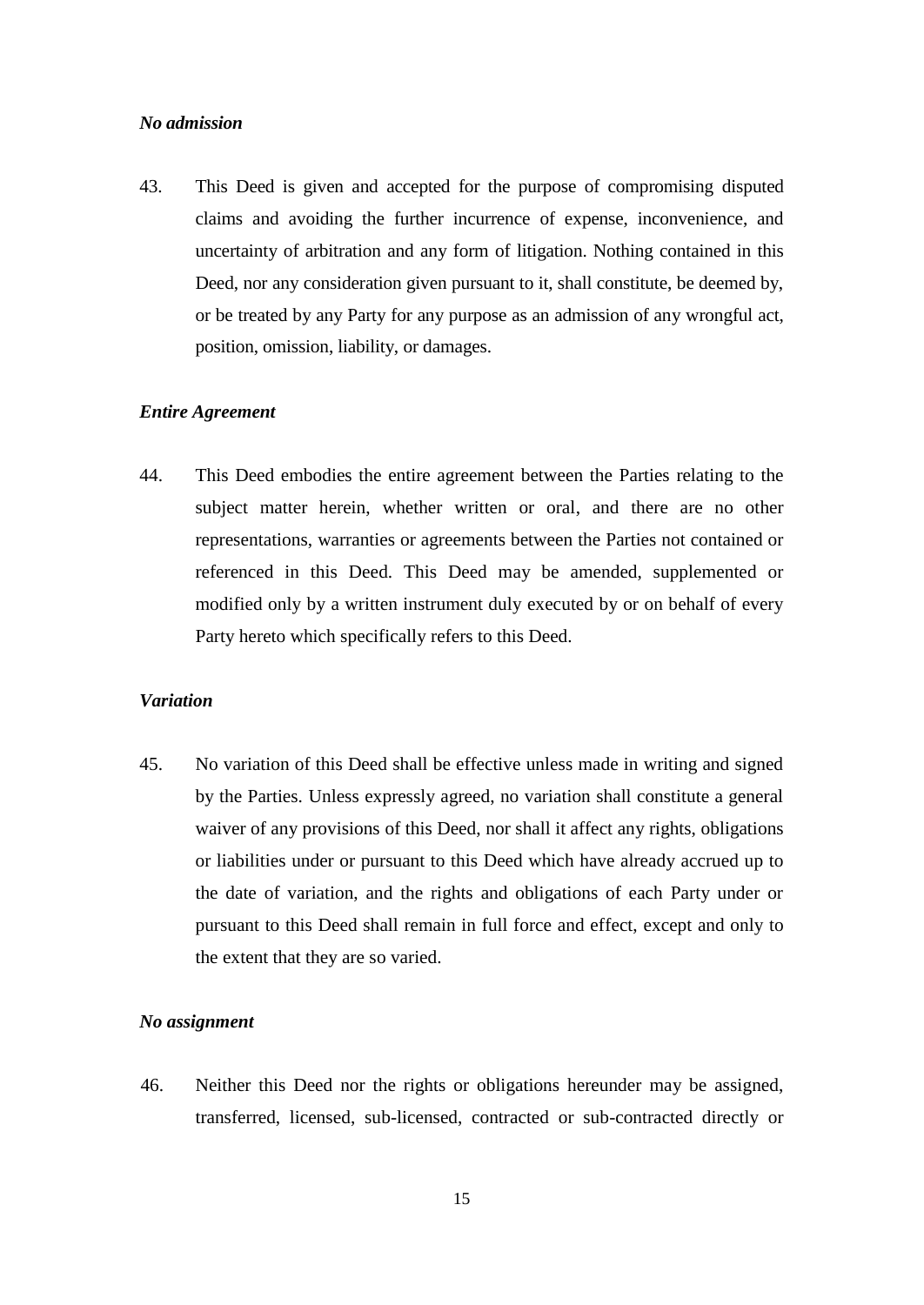indirectly by any of the Parties hereto save with the prior written consent of the other Parties hereto.

## *Third parties*

47. Unless otherwise expressly provided herein, no person who is not a Party to this Deed, except the Former Employees who are third party beneficiaries entitled to enforce the terms of this Deed, shall have any right under the governing law to enforce any of the terms of this Deed.

## *Time shall be of the essence*

48. Time shall be of the essence of this Deed.

## *Counterparts*

49. This Deed may be entered into in any number of counterparts, all of which taken together shall constitute one and the same instrument. The Parties may enter into this Deed signing any such counterpart.

# **IN WITNESS WHEREOF THE PARTIES HERETO HAVE HEREUNTO AFFIXED THEIR HAND AND SEALS THE DAY AND YEAR FIRST ABOVE WRITTEN**

| SIGNED SEALED AND DELIVERED BY         |  |
|----------------------------------------|--|
| <b>NAME: JOHN K. BALDWIN</b>           |  |
| PASSPORT / I.D. NO.:                   |  |
| for and on behalf of Sanum Investments |  |
| Limited                                |  |